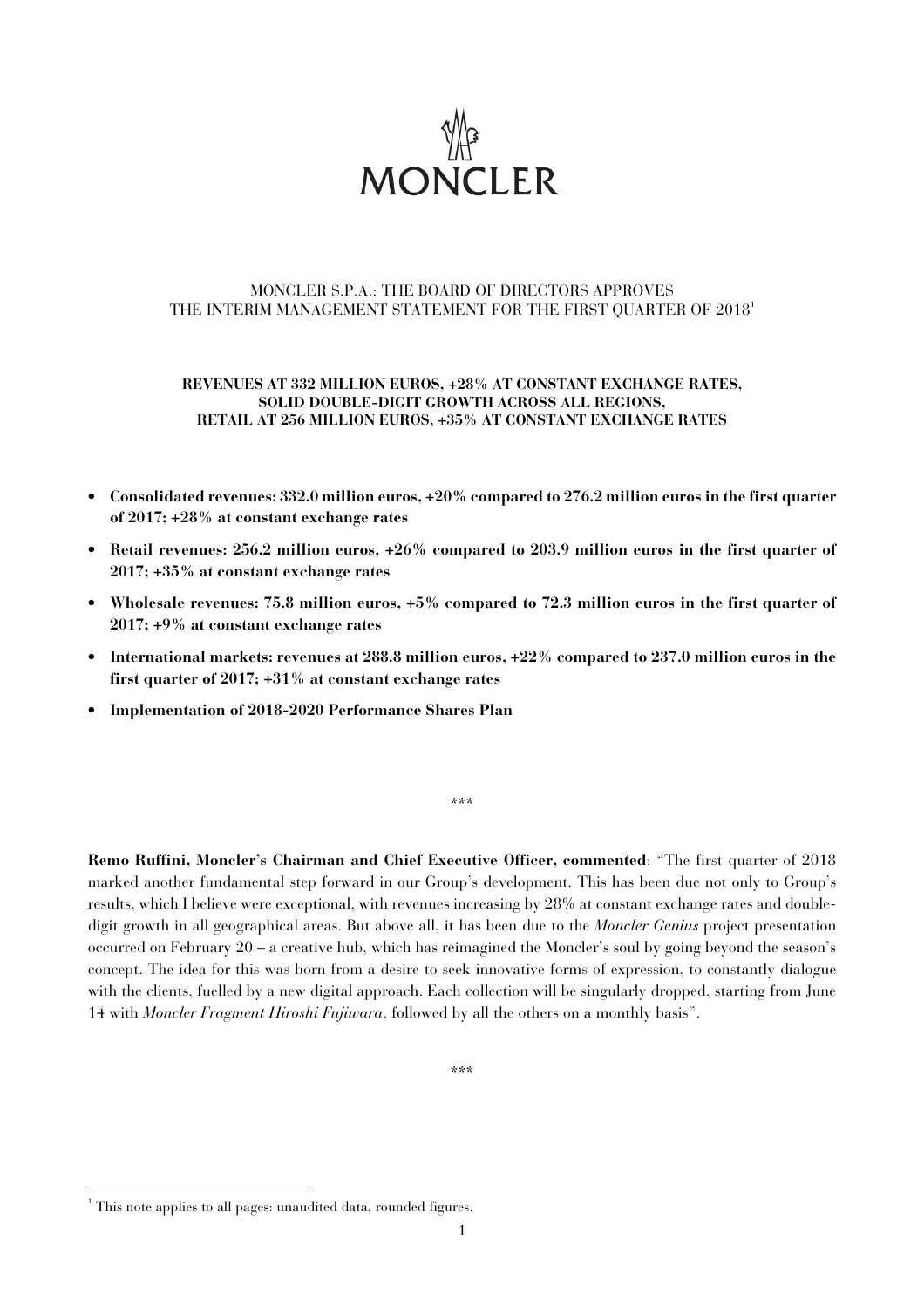*Milan, 4 May 2018* – The Board of Directors of Moncler S.p.A., which met today, has examined and approved the Interim Management Statement for the First Quarter 2018.

## **Consolidated Revenue Analysis**

In the first quarter of 2018 Moncler recorded **revenues of 332.0 million euros**, an **increase of 20% at current exchange rates** compared to revenues of 276.2 million euros in the same period of 2017, and an increase of **28% at constant exchange rates**.

|                            | <b>First Quarter 2018</b> |        |          | <b>First Quarter 2017</b> |                              | YoY change %                  |  |
|----------------------------|---------------------------|--------|----------|---------------------------|------------------------------|-------------------------------|--|
|                            | Eur '000                  | %      | Eur '000 | %                         | At current<br>exchange rates | At constant<br>exchange rates |  |
| Italy                      | 43,274                    | 13.0%  | 39,172   | 14.2%                     | $+10%$                       | $+10%$                        |  |
| EMEA (excl. Italy)         | 96.566                    | 29.1%  | 82.904   | 30.0%                     | $+16%$                       | $+18%$                        |  |
| Asia and Rest of the World | 146.400                   | 44.1%  | 115,203  | 41.7%                     | $+27%$                       | $+39%$                        |  |
| Americas                   | 45,806                    | 13.8%  | 38,917   | 14.1%                     | $+18%$                       | $+34%$                        |  |
| <b>Total Revenues</b>      | 332.046                   | 100.0% | 276.196  | 100.0%                    | $+20%$                       | $+28%$                        |  |

## *Revenues by Region*

Moncler achieved double-digit revenue growth in all regions.

In **Italy**, revenues rose 10%, mainly driven by the retail channel.

In **EMEA**, Moncler's revenues grew 18% at constant exchange rates, with solid growth in both distribution channels and in all markets. France, the United Kingdom and Germany significantly contributed to the first quarter results.

In **Asia & Rest of the World**, revenues increased 39% at constant exchange rates, with remarkable results in all markets; in particular, China's mainland and Hong Kong largely outperformed the growth of the Region.

In the **Americas**, revenues grew 34% at constant exchange rates, fostered by important improvements in the United States and Canada and in both distribution channels, particularly in retail.

|                       |          | <b>First Quarter 2018</b> |          | <b>First Quarter 2017</b> | YoY change %                 |                               |
|-----------------------|----------|---------------------------|----------|---------------------------|------------------------------|-------------------------------|
|                       | Eur '000 | %                         | Eur '000 | %                         | At current<br>exchange rates | At constant<br>exchange rates |
| Retail                | 256.210  | 77.2%                     | 203.944  | 73.8%                     | $+26%$                       | $+35%$                        |
| Wholesale             | 75.836   | 22.8%                     | 72.252   | 26.2%                     | $+5%$                        | $+9%$                         |
| <b>Total Revenues</b> | 332.046  | 100.0%                    | 276.196  | 100.0%                    | $+20%$                       | $+28%$                        |

#### *Revenues by Distribution Channel*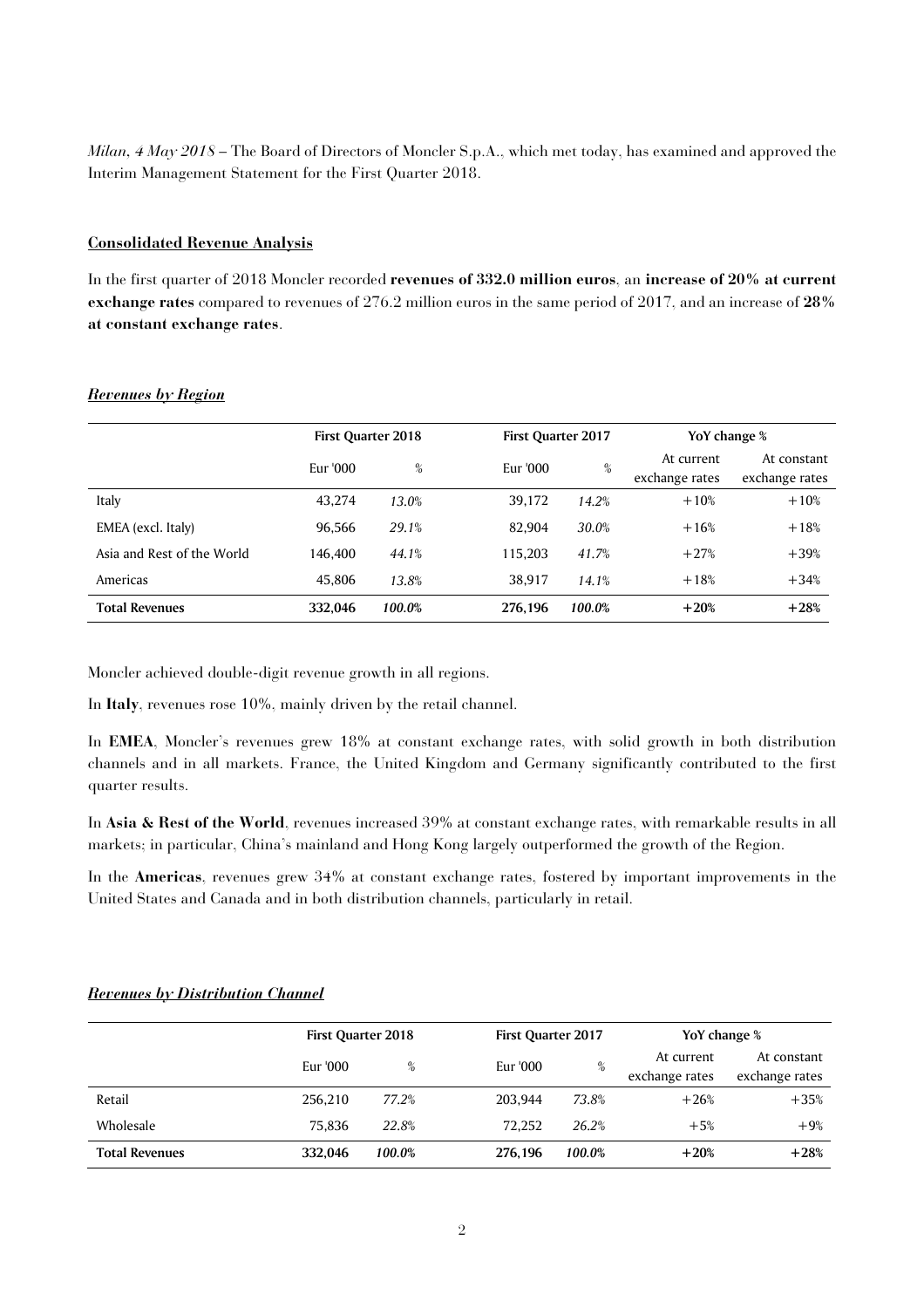Revenues from the **retail channel** were 256.2 million euros compared to 203.9 million euros in the first quarter of 2017, representing an increase of 35% at constant exchange rates. This performance was due to strong organic growth and the continued development of the network of mono-brand retail stores (DOS).

The **wholesale channel** recorded revenues of 75.8 million euros compared to 72.3 million euros in the first quarter of 2017, an increase of 9% at constant exchange rates, driven by good results of the Spring/Summer 2018 collections and the newly opened mono-brand wholesale stores (SiS).

# **Mono-brand Stores Distribution Network**

As at 31 March 2018, **Moncler's mono-brand distribution network** consisted of **205 retail directly operated stores** (DOS), an increase of 4 units compared to 31 December 2017, and **61 wholesale shop-in-shops (SiS)**, a net increase of 2 units compared to 31 December 2017.

In the first three months of 2018, Moncler opened a flagship store in Dubai and two new stores in Korea, while converted a wholesale shop-in-shop dedicated to the Moncler Enfant business into a retail store (London Harrods).

|                             | 31/03/2018 | 31/12/2017 | <b>Net Openings</b><br>First Quarter 2018 |
|-----------------------------|------------|------------|-------------------------------------------|
|                             |            |            |                                           |
| Retail Mono-brand           | 205        | 201        | 4                                         |
| Italy                       | 21         | 21         | $\overline{\phantom{a}}$                  |
| EMEA (excl. Italy)          | 61         | 59         | C                                         |
| Asia and Rest of the World  | 98         | 96         | C                                         |
| Americas                    | 25         | 25         |                                           |
|                             |            |            |                                           |
| <b>Wholesale Mono-brand</b> | 61         | 59         | 2                                         |

# **Other Resolutions**

Based on the favorable opinion of the Nomination and Remuneration Committee and putting into effect the resolutions adopted by the Shareholders' Meeting of April 16, 2018, at its meeting today the Board of Directors also resolved to implement the stock grant plan denominated "*2018-2020 Performance Shares Plan*" approved by that Shareholders' Meeting and, as a consequence, approved the plan's implementation regulation and resolved the granting of 1,365,531 shares to 99 beneficiaries, including also Executive Directors and Key Managers of the Group.

Detailed information on the decisions adopted by the Board of Directors concerning the implementation of the "*2018-2020 Performance Shares Plan*" will be published within the terms and by the means prescribed by article 84-bis of the Regulation adopted by CONSOB by way of Resolution no. 11971 of May 14, 1999 as amended.